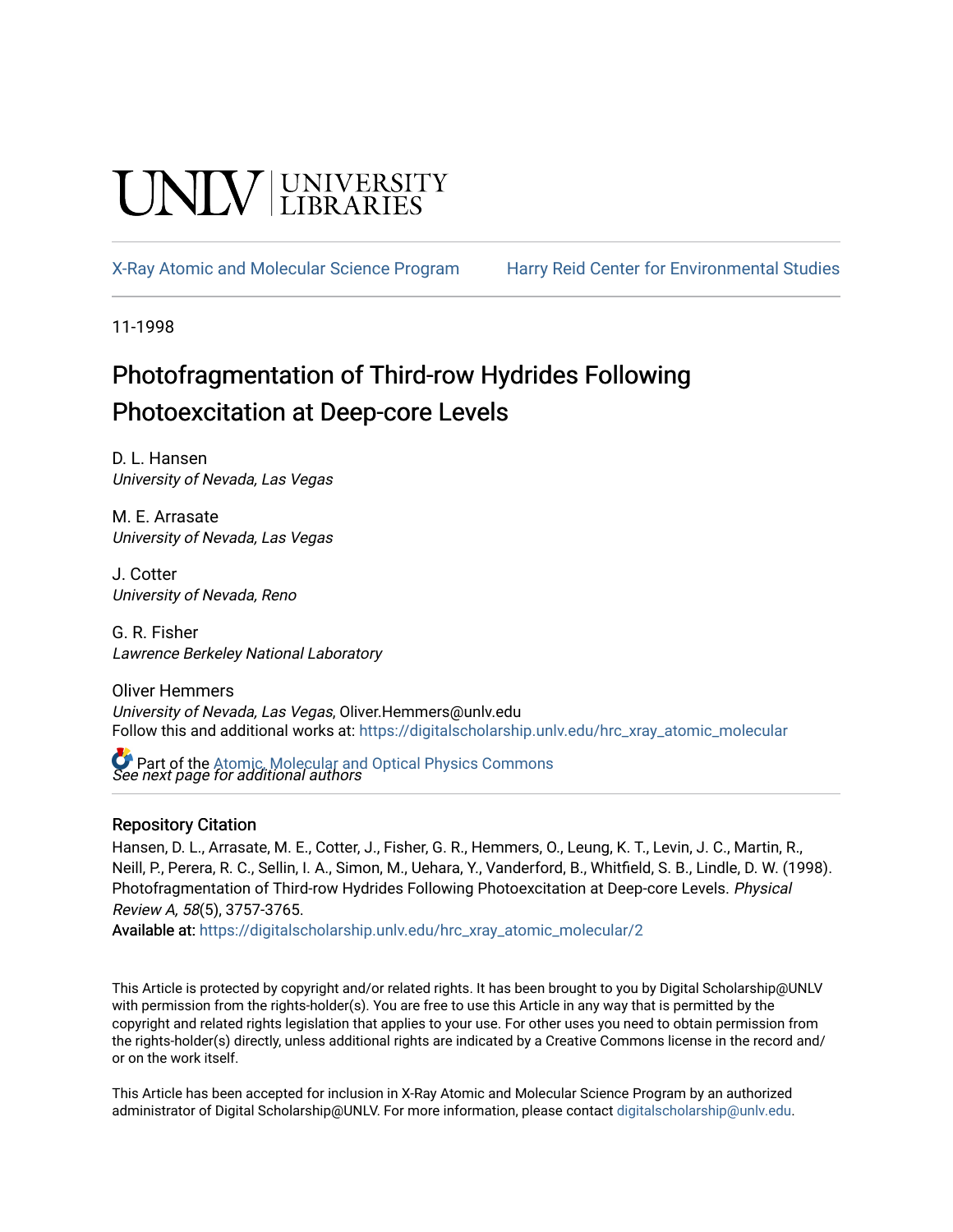### Authors

D. L. Hansen, M. E. Arrasate, J. Cotter, G. R. Fisher, Oliver Hemmers, K. T. Leung, Jon C. Levin, R. Martin, Paul Neill, Rupert C. Perera, I. A. Sellin, Marc Simon, Y. Uehara, B. Vanderford, S. B. Whitfield, and Dennis W. Lindle

This article is available at Digital Scholarship@UNLV: [https://digitalscholarship.unlv.edu/hrc\\_xray\\_atomic\\_molecular/](https://digitalscholarship.unlv.edu/hrc_xray_atomic_molecular/2) [2](https://digitalscholarship.unlv.edu/hrc_xray_atomic_molecular/2)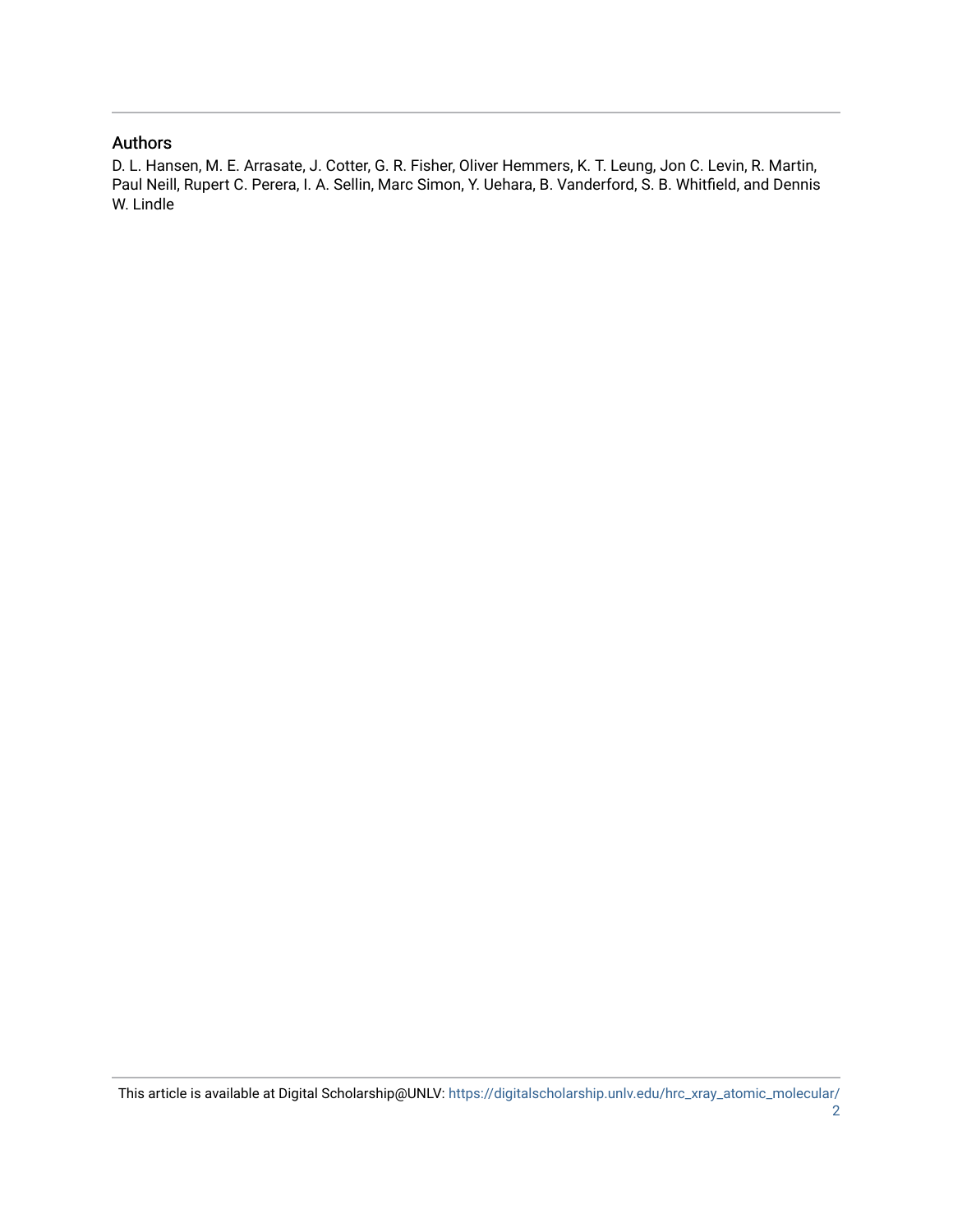#### **Photofragmentation of third-row hydrides following photoexcitation at deep-core levels**

D. L. Hansen,<sup>1</sup> M. E. Arrasate,<sup>1</sup> J. Cotter,<sup>2</sup> G. R. Fisher,<sup>3</sup> O. Hemmers,<sup>1</sup> K. T. Leung,<sup>4</sup> J. C. Levin,<sup>5</sup> R. Martin,<sup>1</sup> P. Neill,<sup>2</sup>

R. C. C. Perera,<sup>3</sup> I. A. Sellin,<sup>5</sup> M. Simon,<sup>6</sup> Y. Uehara,<sup>7</sup> B. Vanderford,<sup>1</sup> S. B. Whitfield,<sup>8</sup> and D. W. Lindle<sup>1</sup>

1 *Department of Chemistry, University of Nevada, Las Vegas, Nevada 89154-4003*

2 *Department of Physics, University of Nevada, Reno, Nevada 89557-0058*

3 *Lawrence Berkeley National Laboratory, Berkeley, California 94720*

4 *Department of Chemistry, University of Waterloo, Waterloo, Ontario, Canada N2L 3G1*

5 *Department of Physics, University of Tennessee, Knoxville, Tennessee 37996*

6 *Laboratoire pour l'Utilisation du Rayonnement Electromagnetique, Baˆtiment 209D, Universite´ Paris*–*Sud, 91405 Orsay Cedex, France*

*and Commissariat a` l'Energie Atomique, De´partment de Recherche sur l'E´tat Condense´, les Atom et les Mole´cules, Service des*

*Photons, Atomes et Mole´cules, Baˆtiment 522, CEN Saclay, 91191 Gif-sur-Yvette Cedex, France*

7 *Mitsubishi Electric Corporation, Amagasaki, Hyogo 661, Japan*

8 *Department of Physics and Astronomy, University of Wisconsin, Eau Claire, Wisconsin 54702*

(Received 12 June 1998)

The relaxation dynamics of HCl, DCl,  $H_2S$ , and  $D_2S$  following photoexcitation in the vicinities of the Cl and S *K*-shell thresholds ( $\sim$  2.8 keV for Cl,  $\sim$  2.5 keV for S) were studied by means of ion time-of-flight mass spectroscopy. In all cases, the onset of pre-edge core-shell photoionization precedes the formation on resonance of a significant amount of neutral hydrogen as well as postcollision-interaction effects above threshold. Examination of the width of the  $H^+$  peak in spectra taken with the analyzer parallel and perpendicular to the polarization vector of the incident light indicates that on resonance, the photofragmentation asymmetry parameter,  $\beta$ , is approximately two for HCl, and is clearly positive for H<sub>2</sub>S. [S1050-2947(98)08211-0]

PACS number(s): 33.80.Gj, 33.80.Eh

Time-of-flight mass spectroscopy and coincidence measurements of atoms and molecules are relatively wellunderstood techniques  $\vert 1-3 \vert$ . Coupled with the high brightness and high resolution of synchrotron-radiation (SR) sources, these techniques have proven useful in elucidating some of the multitude of electronic and fragmentation decay pathways available to core-excited systems. To date, the vast majority of these studies have concentrated on relaxation of systems following excitation of a shallow-core electron, where shallow-core levels are those that can decay electronically only through interaction with valence-shell electrons  $(e.g., Cl 2p, Br 3d)$ . In contrast, the present measurements focus on deep-core-level excitations (i.e., Cl 1*s*, S 1*s*). Deep-core holes have shorter lifetimes and typically relax through Auger decay to create shallow-core holes. Because of this extra decay step, deep-core-excited systems have a much wider array of pathways by which they can relax and usually produce much more highly charged residual ions by means of a stepwise series of decays known as a vacancy cascade  $[4]$ .

Gas-phase HCl and  $H_2S$  serve as interesting systems to study for a number of reasons. In both cases, the core-level spectroscopy is well understood  $[5-7]$ , and electronspectroscopy measurements  $[8-12]$  following shallow-corelevel excitation have been performed. Both molecules are also isoelectronic with Ar for which ion-spectroscopy measurements following *K*-shell excitation are available  $\lceil 13 - \rceil$ 15, thus allowing a useful comparison between atomic and molecular decay pathways. Because HCl and  $H_2S$  are chemically identical to DCl and  $D_2S$ , it is also useful to study the deuterated systems in order to determine the changes in fragmentation kinematics that result.

#### **I. EXPERIMENT**

The experiments were performed using soft-x-ray SR from beamline  $9.3.1$  at the Advanced Light Source  $(ALS)$  in Berkeley, California  $(16–18)$ , and at the National Institute of Standards and Technology/Argonne National Laboratory beamline X-24A at the National Synchrotron Light Source (NSLS) in Brookhaven, New York  $[19,20]$ . Beamline 9.3.1 at the ALS is a bending magnet beamline covering the 2–6 keV  $(6-2 \text{ Å})$  photon-energy range. It provides a flux of  $10^{11}$ photons  $s^{-1}$  in a narrow bandpass ( $\leq 0.5$  eV) by means of a two-crystal [Si(111)] "Cowan-type" monochromator. Focusing is provided by a pair of matched toroidal mirrors before and after the monochromator. At beamline X-24A, a similar double-crystal monochromator provides a resolution  $E/\Delta E$ =5000–10 000 in the 2–6-keV photon-energy range. A toroidal mirror downstream from the monochromator provides focusing, while a spherical mirror upstream collimates the beam and limits the amount of power incident on the first monochromator crystal. Both beamlines deliver a soft-x-ray beam with a brightness of  $10^{10} - 10^{12}$  photons s<sup>-1</sup> mm<sup>-</sup>  $mrad^{-2}$  eV<sup>-1</sup>.

Photon-energy calibration is achieved by scanning the monochromator through the 1*s* threshold region while monitoring the total-ion yield  $(Fig. 1)$  with the TOF analyzer. Comparing features, particularly subthreshold resonances, in these absorptionlike spectra to previously measured photoabsorption results  $[5-7]$  determines the photon energy with an accuracy of  $\pm 0.2$  eV. Calibration is checked periodically over the course of an experiment to compensate for small drifts  $(< 1$  eV) primarily caused by heating of the first crystals of the monochromators  $[20]$ .

The time-of-flight mass spectrometer  $(Fig. 2)$  is divided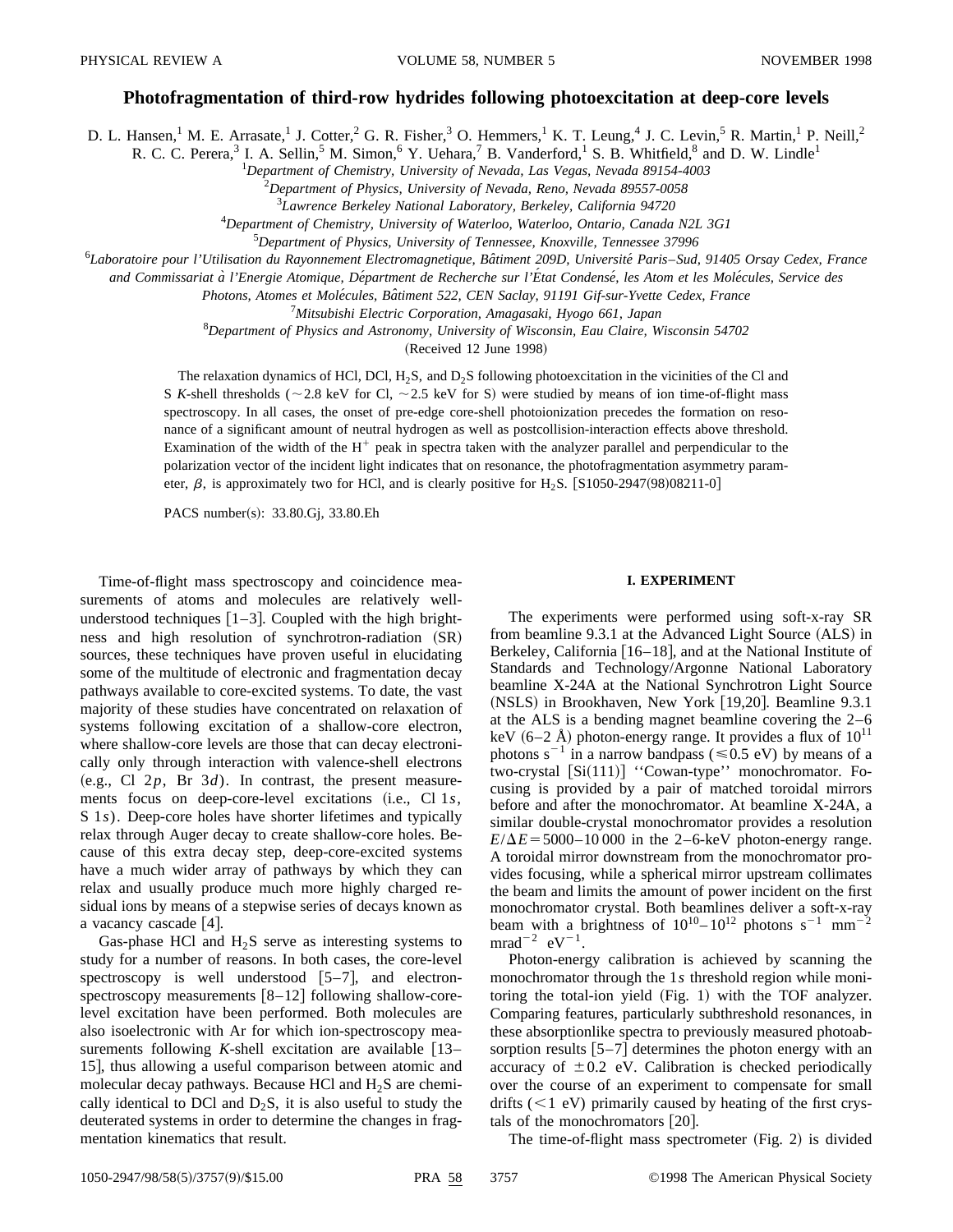

FIG. 1. Total-ion-yield spectrum for HCl.

by stainless-steel plates into five regions of differing width and electric field strength. In the center of each plate is an aperture covered with high-transmission (90%) conducting wire mesh to minimize field distortions. The first region, between the pusher plate and first grid, is referred to as the extraction region. It is here that a hollow grounded needle serves as an effusive source of the gas under study. The pusher plate and first grid are held at approximately equal but opposite voltages, providing a uniform electric field with only a minimal distortion due to the needle.

The second, third, and fourth regions are referred to as the first-acceleration, drift, and second-acceleration regions, respectively. As the names imply, the acceleration regions are areas of constant electric field through which the ions are accelerated, while the drift region is field-free. The fifth and final region is a short, field-free buffer region immediately before the microchannel plates (MCPs), which serves to prevent feedback into the extraction region of electrons produced by ion impact on the MCPs, thus minimizing nonphotoionization events.

The width and field strength of each region of the timeof-flight mass spectrometer is optimized for the 656-ns orbital period of the ALS while maintaining spatial resolution through space focusing  $[1]$ . In addition, acceleration voltages



FIG. 2. The ion time-of-flight mass spectrometer.



FIG. 3. Argon spectrum taken at a photon energy above the  $K$ -shell threshold  $(3205 \text{ eV})$  at beamline 9.3.1 during ALS twobunch operation. See text for an explanation of *x*-axis scaling.

and discriminator settings are selected to ensure uniform detection efficiency for all ions and charge states  $[13]$ . The ion-TOF mass spectrometer has apertures of 254 mm, the active diameter of the MCPs. Simulations suggest that at nominal operating voltages, there is no discrimination against ions created at the tip of the needle and ejected perpendicular to the analyzer axis with kinetic energies up to 50 eV. In order to determine the effect of ion angular distribution on collection efficiency, ion-TOF data were taken with the axis of the analyzer both parallel  $(0^{\circ})$  and perpendicular (90°) to the polarization vector of the SR. Branching ratios of ionic fragments from HCl and  $H_2S$  are nearly identical for the two analyzer orientations, indicating that angular discrimination in the detection of ions, especially  $H^+$ , is negligible.

Ion detection is accomplished using two MCPs in a chevron configuration. The MCP signal is collected by a 50- $\Omega$ matched-impedance conical anode (Galileo Corporation, model TOF 2003). The pulse from the conical anode is sent through a preamplifier, if necessary, then to a constantfraction discriminator (CFD), which provides a time-toamplitude converter  $(TAC)$  with a logic pulse whose timing is unaffected by the signal amplitude. The TAC serves as a nanosecond stopwatch to determine flight times of individual ions with respect to the SR orbital pulse signal and outputs an analog signal to an analog-to-digital converter  $(ADC)$ with amplitude proportional to the time difference between the start and stop signals provided to the TAC. The ADC converts the signal to a digital number and transmits it to a multichannel analyzer.

The experimental setup was tested at the ALS. Results for Ar are shown in Fig. 3. Because of the double-bunch mode of operation at the ALS, two spectra, indicated by labels above or below the baseline, respectively, are observed. The time axis gives the correct flight times for peaks with labels below the spectrum. Flight times for all peaks in the second spectrum (labels above) are shifted by  $+328$  ns, the time separation between two ALS bunches. The ultimate timing resolution for the experiment can be determined from the widths of the prompt peaks resulting from light scattered from the sample onto the detector. These peaks, which have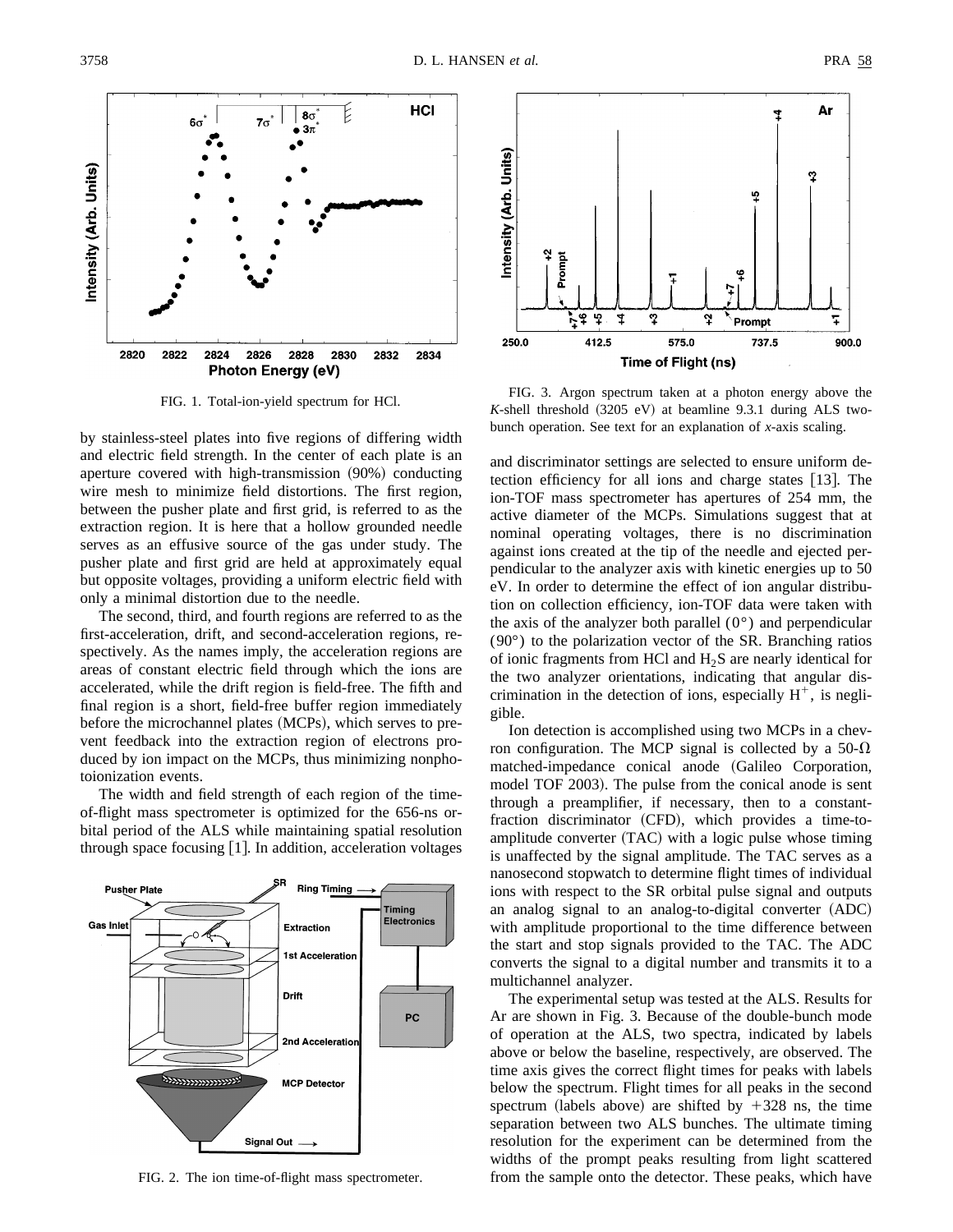

FIG. 4. Total-coincidence-yield spectrum for  $H_2S$ .

a flight time near zero, have a full width at half maximum ~FWHM! of only 200 ps. The most intense peak in the spectrum,  $Ar^{4+}$ , has a FWHM of 840 ps, while  $Ar^{7+}$ , the most efficiently space-focused peak, has a 600-ps FWHM. The high time resolution observed is a result of the excellent timing characteristics of the ALS and is an indication that the analyzer design and construction were successful in achieving good resolution  $[18]$ .

There are four modes of data collection with the ion-TOF mass spectrometer: total-ion yield (TIY), singles, totalcoincident-ion yield (TCY), and photoion-photoion coincidence (PIPICO). Total-ion yield spectra are recorded by scanning the monochromator around the ionization threshold energy for a core-shell electron of the species under study. The total number of ions detected is recorded as a function of photon energy, producing a photoabsorptionlike curve (Fig. 1). Interactions that result in relaxation through fluorescence only are not recorded, however; this is only a small fraction of the total number of interaction events  $(<1%$ ). Totalcoincident-ion-yield curves are taken in a similar manner monitoring the total number of coincidences between two ions from the same molecule  $(Fig. 4)$ .

In the "singles" mode, time-of-flight spectra  $(Fig. 5)$  are collected with only one or two electron bunches circulating



FIG. 5. TOF singles spectra of HCl and  $H_2S$  taken above the Cl 1*s* and S 1*s* thresholds, respectively. Two isotopes of chlorine and sulfur are visible.

in the storage ring. The start pulse for the timing circuit is provided by the detection of an individual ion, and the ring timing pulse, produced by the periodic pulsing of the SR  $(328 \text{ ns}$  for ALS two-bunch, 567 ns at NSLS), provides the stop signal. Thus the ion-TOF singles spectra are inverted relative to actual flight times (i.e., slower ions appear to the left). In addition, because the ALS operates in 2-bunch mode, peaks due to the slowest ions ''wrap around'' in the narrower time window. The singles spectra in Fig. 5 show that photofragmentation dominates and that the fragment atoms often have a high degree of ionization. Indeed, the molecular ions  $HCl^+$  and  $DCl^+$  are a product of less than 1% of the photointeractions, and the molecular ion  $\text{HS}^+$  is produced in fewer than 3%. These spectra also provide an indication of the resolution of the spectrometer. For HCl  $(Fig. 5)$ and DCl (not shown), the isotopes  ${}^{35}$ Cl (75.77%) and  ${}^{37}$ Cl  $(24.23%)$  are well resolved. The isotopes  $32S$   $(95.02%)$  and  $34S$  (4.21%) are also easily distinguished in H<sub>2</sub>S spectra (Fig. 5). Because ions are measured in coincidence with the SR signal, this method has an advantage over electron-ion coincidence measurements because there is no need to correct for differences in detection efficiency that arise from the differing numbers of free electrons associated with different charge states  $[21]$ .

In the PIPICO mode of operation, two ions from the same molecule provide the start and stop signals for the timing circuit (in this work  $H^+$  provides the start, and  $Cl^{n+}$  or  $S^{n+}$ provides the stop). Thus the difference in flight time between two ions is measured, and the operation mode of the storage ring is irrelevant. These measurements inherently discriminate against decay processes where the molecule does not dissociate, or where the molecule dissociates but one of the fragments is neutral.

Data analysis is essentially the same for both PIPICO and singles spectra. Spectra are taken at a number of photon energies in the Cl and S *K*-shell region. Peaks are integrated in order to determine fractional yields, or branching ratios, as a function of energy.

#### **II. RESULTS AND DISCUSSION**

#### **A. HCl, DCl**

A total-ion-yield spectrum for HCl near the chlorine *K* edge is shown in Fig 1. The molecular orbital notation for the ground-state electronic configuration of both HCl and DCl is

$$
1\sigma^2 \ 2\sigma^2 \ 3\sigma^2 \ 1\pi^4 \quad \text{core shells}
$$
  

$$
4\sigma^2 \ 5\sigma^2 \ 2\pi^4 \ 6\sigma^{*0} \quad \text{valence shells.} \tag{1}
$$

The first spectral peak in Fig. 1 is attributed to a resonance transition from a chlorine 1s orbital to a  $6\sigma^*$  antibonding orbital  $[5]$ , which is comprised primarily of the atomic chlorine 3*p* and hydrogen 1*s* orbitals. The second peak in Fig. 1 results from a superposition of transitions to the Rydberg orbitals  $7\sigma^*$ ,  $3\pi^*$ , and  $8\sigma^*$  derived from the Cl 4*p* and higher atomic orbitals.

Figure 6 shows fractional ion yields obtained from HCl and DCl singles spectra, whereas Fig. 7 shows fractional yields obtained from PIPICO spectra. As expected yields of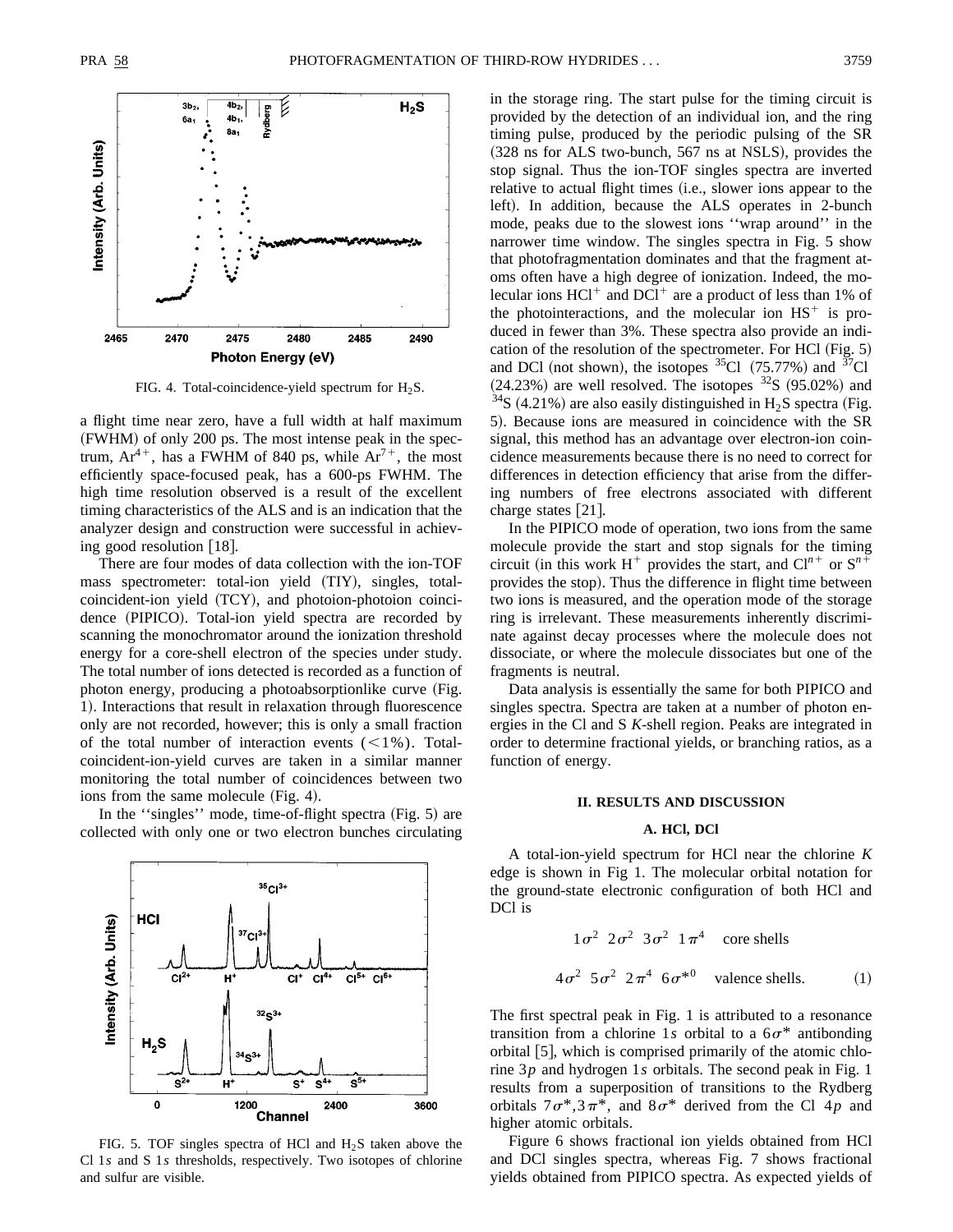

FIG. 6. Branching ratios as a function of energy for HCl and DCl singles spectra. The  $Cl^{6+}$  peak is omitted for clarity.

the  $Cl^{3+}$ ,  $Cl^{4+}$ , and  $Cl^{5+}$  charge states increase above threshold, while yields of  $Cl<sup>2+</sup>$  and  $Cl<sup>+</sup>$  decrease. In the region below the  $1s \rightarrow 6\sigma^*$  resonance, changes in relative yields of different ionic states are visible in all of the fractional ion yields. The trend is reflected in the sharp increase in the average charge state  $(Fig. 8)$  at energies that are several linewidths below the resonance (linewidth is  $1.86$  eV [5]). We attribute this effect to pre-edge inner-shell photoionization  $[22]$ , where the photoelectron is excited to the Lorentzian profile of a continuum state  $\vert 23 \vert$ . Previous studies have observed the onset of this effect tens of eV below the  $1s \rightarrow 4p$  resonance in Ar [24] and for more than 10 eV below the first sulfur *K*-edge resonances in OCS and  $CS_2$  [22].

The most prominent feature in Fig. 6, for both the HCl and DCl data, is the dip in the fraction of hydrogen produced on the  $1s \rightarrow 6\sigma^*$  resonance, which has been attributed to production of neutral hydrogen  $[25]$ . The ratio of hydrogen ions to chlorine ions  $(Fig. 9)$  shows a drop in the hydrogento-chlorine ratio of 40% for HCl and 20% for DCl. Although DCl undergoes the same decay transitions as HCl, the amount of neutral hydrogen produced is less by about a factor of two due to the fact that the heavier deuterium cannot escape the attractive potential of a  $Cl<sup>+n</sup>$  ion as quickly as the lighter hydrogen.

Immediately above the Cl 1*s* threshold, the fractional ion yields (Fig. 6) for  $Cl^{3+}$ ,  $Cl^{4+}$ ,  $Cl^{5+}$ , and H<sup>+</sup> increase while for  $Cl<sup>2+</sup>$  there is a decrease in yield. The effect is particularly pronounced in the PIPICO yields. Similarly, the average charge state shows an increase in the same region (Fig. 8). These trends have been ascribed to postcollision interaction  $(PCI)$   $[26]$ , where the photoion can recapture the



FIG. 7. Branching ratios as a function of energy for HCl and DCl PIPICO spectra. The  $Cl^{6+}$  peak is omitted for clarity.

photoelectron following Auger decay.

Structure is also visible in the region between the first resonance and threshold. This is particularly true of the PI-PICO yield curves. While yields of the higher charge states  $(Cl^{3+}, Cl^{4+}, Cl^{5+})$  tend to follow the structure of the TIY spectrum, yields for the lower charge states  $(Cl^+, Cl^{2+})$ follow the TIY inversely. This is a result of the fact that the lower charge states are produced primarily by valence photoionization, rather than *K*-shell photoionization. Because the cross section for *K*-shell photoexcitation increases dramati-



Photon Energy Relative to the  $6\sigma$  Resonance (eV)

FIG. 8. Average chlorine charge state for HCl (circles) and DCl (triangles) singles and PIPICO spectra.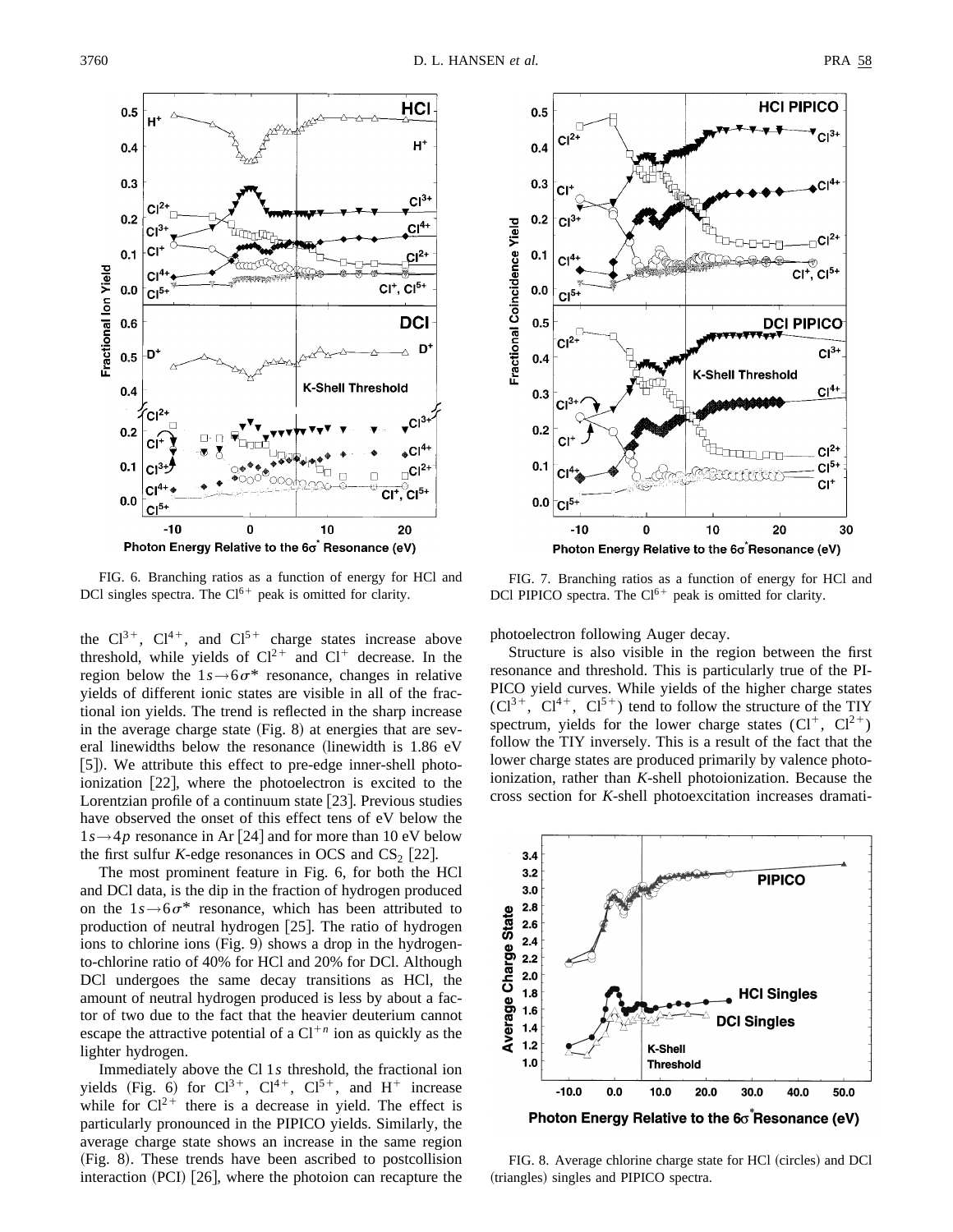

FIG. 9. Ratio of hydrogen (circles) or deuterium (triangles) ions detected to the sum of all chlorine ions in singles mode.

cally on resonance, the yields of the higher charge states increase, thus decreasing the fractional yield for the lower charge states. Between the first and second resonances, the opposite is true, and the lower *K*-shell cross section results in an increase in the fractional yields of  $Cl^+$ ,  $Cl^{2+}$ . A similar effect is visible in the average charge curves  $(Fig. 8)$ , where the subthreshold structure follows that of the absorption cross section.

Figure 10(a) shows the  $H^+$  peaks from HCl singles spectra taken on the  $6\sigma^*$  resonance and at 50 eV above resonance with the analyzer parallel to the orientation of the polarization vector of the SR. Areas in the peaks are normalized to one in order to obviate differences in the  $H^+$ peak shape caused by changes in the  $\beta$  parameter or the amount of kinetic energy released as a function of photon energy. In this context,  $\beta$  is the parameter that describes the angular distribution of photofragments in the well-known expression for the differential photoionization cross section  $[27]$ 

$$
\frac{d\sigma}{d\Omega} = \frac{\sigma}{4\pi} \left[ 1 + \frac{\beta}{2} (3\cos^2\theta - 1) \right].
$$
 (2)

Here  $\sigma$  is the partial photoionization cross section,  $\Omega$  is the solid angle, and  $\theta$  is the angle between the ejected fragment and the polarization vector of the SR.

Within experimental error, both curves in Fig.  $10(a)$  have the same baseline width, indicating that both are the result of fragments ejected with the same kinetic energy, and that differences in peak shapes are due to purely angular effects. These differences arise because of the well-defined symmetry of the resonantly excited orbital (i.e.,  $6\sigma^*$ ); molecules with their axes parallel to the polarization vector of the SR preferentially absorb incident photons. Following photoabsorption by HCl, the molecule will, in most cases, fragment, and because decay and dissociation of the molecule occur rapidly compared to molecular rotations, fragments are ejected parallel to the polarization vector. The double peaks reflect orientation of the molecule due to selective excitation. Because of its smaller mass,  $H^+$  is ejected with a much higher velocity than  $Cl^{n+}$ ; H<sup>+</sup> ions ejected toward and



FIG. 10.  $H^+$  peaks from HCl singles spectra. (a) Data taken on resonance (dotted line), and  $50 \text{ eV}$  above resonance (solid line) with the analyzer parallel to the polarization vector of the SR. (b) Data taken  $10$  eV below resonance (dotted), and  $50$  eV above resonance (solid) with the analyzer parallel to the polarization vector of the  $SR. (c)$  Data taken on resonance (dotted) and 50 eV above resonance (solid) with the analyzer perpendicular to the polarization of the SR. The labels on the top *x* axis correspond to the  $0^{\circ}$  plots, while labels on the bottom axis correspond to the 90° plot.

away from the detector contribute to the peaks at faster and slower flight times, respectively. The same effect was observed in ion-TOF studies of HCl after excitation of a Cl 2*p* electron [28].

The energy released in fragmentation  $(U_0)$  can be determined from the peak width using the expression  $[1]$ 

$$
U_0 = \left(\frac{qEt}{2}\right)^2 \frac{1}{2m},\tag{3}
$$

where *q*, *E*, *t*, and *m* are the charge, electric field in the interaction region, peak width, and mass of the ion using SI units. Equation  $(3)$  assumes that fragments are perfectly space focused and that the electric field in the extraction region is uniform. Deviations from ideal conditions always increase the peak width, thus the values calculated are upper bounds. As a test, the widths of peaks in argon singles spectra were found to be about 0.1 eV. Because the broadening in argon can only be the result of instrumental broadening and thermal energy, these spectra provide a good measure of instrumental resolution, which in this case is much better than the error in the HCl data. For HCl, on resonance, the average energy released, as measured by the time between the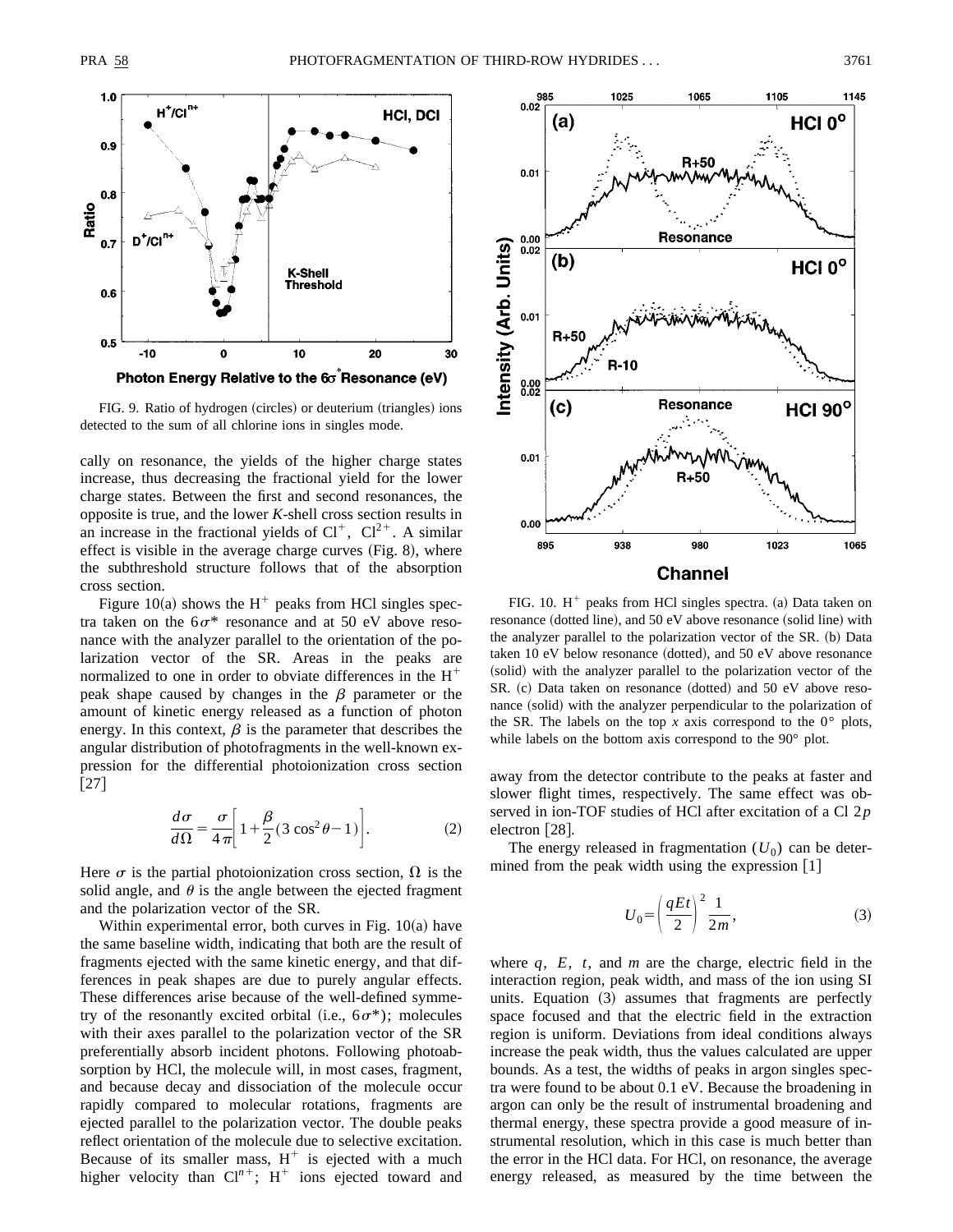maxima of the peaks, is  $11(2)$  eV, while the most energetic ions have an energy of about  $48(4)$  eV.

Figure 10(b) shows  $H^+$  peaks from HCl singles spectra taken 10 eV below and 50 eV above  $1s \rightarrow 6\sigma^*$  resonance with the analyzer in the 0° orientation. It is clear that below resonance the  $H^+$  peak is narrower than above resonance. At 50 eV above resonance, the H<sup>+</sup> peak has a width of  $25(3)$  eV (FWHM), while the  $H^+$  peak for the 10-eV-below spectrum is  $18(2)$  eV wide (FWHM). An identical change in width is observed in spectra taken at the  $90^{\circ}$  orientation (not shown). This demonstrates that the change in peak width is a result of a change in the amount of kinetic energy released in fragmentation rather than an angular effect. This observation is in line with the fact that below the  $6\sigma^*$  resonance and above the *K*-shell threshold we expect  $\beta=0$ . In both of these energy regimes we are dealing with excitations into the continuum, and thus there is no specific orbital symmetry to produce an aligned molecule. Finally, for comparison purposes, we note that the calculated value for the energy released due to the electrostatic repulsion between  $H^+$  and  $Cl<sup>n+</sup>$  is  $n \times 11.3$  eV.

In order to gain a more quantitative description of dissociation, we treated the data to determine the  $\beta$  parameter on resonance. In order to do this, the ratio of the yield of  $H^+$  on resonance to the yield of  $H^+$  below resonance was determined. The areas of the  $H^+$  peak on resonance [Fig. 10(a)] and below resonance  $[Fig. 10(b)]$  were normalized to this ratio, and their difference was taken in order to remove the effects of valence and shallow-core-level ionization. The background-subtracted peak was then fit accurately by two Gaussian peaks, indicating that the  $H^+$  intensity is entirely a result of HCl molecules aligned with the polarization vector of the SR. Therefore for resonantly excited molecules,  $\beta$  $=$  2 within experimental error. Figure 10(c) shows the H<sup>+</sup> peaks from TOF spectra taken on the  $6\sigma^*$  resonance and at 50 eV above resonance with the analyzer perpendicular to the polarization vector of the SR. The resonant  $H^+$  peak is significantly narrower than the 50 eV above resonance peak. In this orientation, the  $H^+$  peak maintains the same width in both on resonance, and below resonance spectra. This is as we would expect for  $\beta=2$  since with the analyzer in this orientation, the resonantly excited molecules are aligned with their bond axes perpendicular to the analyzer axis, and the kinetic energy released in fragmentation has no effect on the ion flight times.

#### **B. H2S, D2S**

Figure 4 shows a total-coincidence-yield spectrum for  $H_2S$ . The ground-state electronic configuration of  $H_2S$  is

$$
1a_1^2 \t 2a_1^2 \t 1b_2^2 \t 3a_1^2 \t 1b_1^2 \t \text{core shells}
$$
  

$$
4a_1^2 \t 2b_2^2 \t 5a_1^2 \t 2b_1^2 \t \text{valence shells}
$$
  

$$
3b_2^0 \t 6a_1^0 \t empty shells. \t(4)
$$

The first peak in Fig. 4 is attributed  $[6,7]$  to the excitation of electrons from the sulfur 1*s* to the  $3b_2$  (derived from hydrogen 1*s* and sulfur  $3p_x$ ) and  $6a_1$  (derived from the hydrogen 1*s* and sulfur 3*s*,  $3p_z$ , 3*d*) antibonding molecular orbitals.



FIG. 11. Branching ratios as a function of energy for  $H_2S$  and  $D_2S$  singles spectra. The  $S^{5+}$  peak is omitted for clarity.

As a result of dipole matrix elements, the contribution of the  $a_1$  orbital is only about 20% of the  $b_2$  orbital [6]. The two resonances are separated by only  $0.5$  eV  $[29]$  and are unresolved due to lifetime broadening from the energy levels  $(0.3-0.5 \text{ eV})$ , the photon energy width ( $\approx 0.4 \text{ eV}$ ), and the Franck-Condon effect  $[7]$ . The second peak in Fig. 4 is attributed to excitations from the sulfur 1s to the  $4b_1$ ,  $4b_2$ , and  $8a_1$  orbitals [5]. Finally, for  $H_2S$  a third peak, just below threshold, resulting from transitions to 5*p* derived Rydberg orbitals [30] is visible in the TCY spectrum.

In the singles data for both  $H_2S$  and  $D_2S$  (Fig. 11), the branching ratios are nearly identical. As the photon energy increases from below resonance to above the *K*-shell threshold, the fractional yields for  $S^{3+}$  and  $S^{4+}$  increase while the yields for  $S^+$  and  $S^2$ <sup>+</sup> decrease. The only notable difference between the H<sub>2</sub>S and D<sub>2</sub>S data is a decreased  $D^+$  yield below resonance, which is at least partially a result of a larger yield for the molecular ion  $DS<sup>+</sup>$  at below-resonance energies. In addition, trends in the average sulfur charge state (Fig. 12) are nearly identical for both  $H_2S$  and  $D_2S$  and show a similar, although different in magnitude, enhancement on resonance when compared to the average Cl charge state in HCl and DCl (Fig. 8). Again, a sharp increase in the average charge state below resonance indicates the onset of pre-edge inner-shell ionization.

On the lowest resonance Fig. 11 shows a depletion in the  $H^+$  yield. As with HCl, we attribute this to neutral dissociation of hydrogen. In this energy range the magnitude of the  $DS<sup>+</sup>$  peak in the spectra indicates that this is not a result of an increased molecular ion yield. Furthermore, the charge states that show an enhanced yield on resonance relative to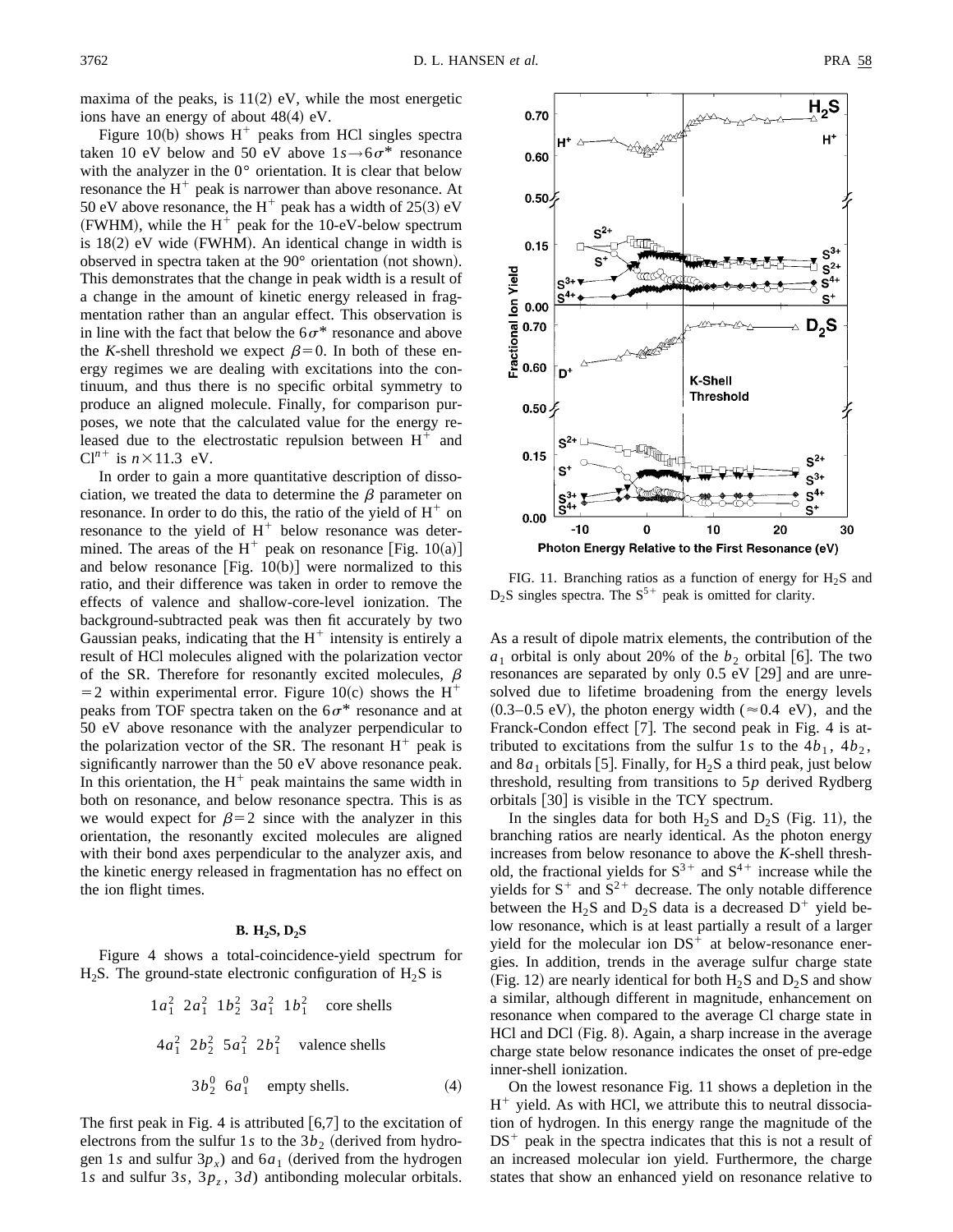

FIG. 12. Average sulfur charge state for  $H_2S$  (circles) and  $D_2S$ (triangles) singles and PIPICO spectra.

their above-threshold values in the singles spectra  $(Fig. 11)$ show a smaller yield on resonance than above threshold in the PIPICO spectra (Fig. 13). For both  $H_2S$  and  $D_2S$ , Fig. 14 shows that about 30% less  $H^+$  is detected on resonance than above threshold.

Because  $H_2S$  is a triatomic molecule, the dissociation picture is slightly more complicated than in HCl. Auger decay competes with dissociation of not just one but possibly both hydrogen atoms:



$$
H_2S + h\nu \to H_2S^*(1a_1^{-1} 3b_2^{+1*}).
$$
 (5)

FIG. 13. Branching ratios as a function of energy for  $H_2S$  and  $D_2$ S PIPICO spectra. The S<sup>5+</sup> peak is omitted for clarity.



FIG. 14. Ratio of hydrogen (circles) or deuterium (triangles) ions detected to the sum of all sulfur ions detected in singles mode.

In Eq. (5) the notation  $3b_2^{+1}$  is shorthand for excitation into either the  $3b_2$  or  $6a_1$  orbital. The key point in this discussion is to delineate the different possible mechanisms in which molecular dissociation will compete with Auger decay. In the first mechanism

$$
H_2S^*(1a_1^{-1} 3b_2^{+1*})
$$
  
\n
$$
\rightarrow H^0 + H^{n+} + S^*(1s^{-1} 3p^{+1*}) + ne^-
$$
  
\n
$$
\rightarrow H^0 + H^{n+} + S^{+*}(2p^{-2} 3p^{+1*}) + (n+1)e^-
$$
 (6)

we have dissociation of both hydrogens prior to Auger decay, and one or both of the hydrogens are neutral  $(n=0)$  or 1). Alternatively,

$$
H_2S^*(1a_1^{-1} 3b_2^{+1*})
$$
  
\n
$$
\rightarrow H^{n+} + HS^*(1\sigma^{-1} 3\pi^{+1*}) + ne^-
$$
  
\n
$$
\rightarrow H^{n+} + HS^{+*}(1\pi^{-2} 3\pi^{+1*}) + (n+1)e^-
$$
\n(7)

one hydrogen dissociates prior to the Auger decay, and the other dissociates after Auger decay, with at least one dissociating as a neutral, or

$$
H_2S^*(1a_1^{-1} 3b_2^{+1*}) \to H_2S^{+*}(1b_m^{-2} 3b_2^{+1*}) + e^-,
$$
\n(8)

where dissociation of both hydrogens occurs following the Auger decay of the 1s hole in the molecule, and  $1b_m$  is shorthand for the  $1b_1$  and  $1b_2$  molecular orbitals derived from the S 2*p* atomic orbitals. Again, as in the chlorine case, 2*p*-derived holes also will subsequently relax, typically through Auger decay.

*Ab initio* studies [31] show that for *L*-shell decay there is only a very small contribution from the decay channel that involves dissociation of both hydrogens prior to autoionization. This is due to the relatively high cost in energy that this process requires. Furthermore, electron-spectroscopy studies [10,11] of the decay of *L*-shell holes in  $H_2S$  show that the primary channel involves dissociation of one hydrogen atom followed by Auger decay from the excited HS molecule. The present data do not allow us to determine if the shorter *K*-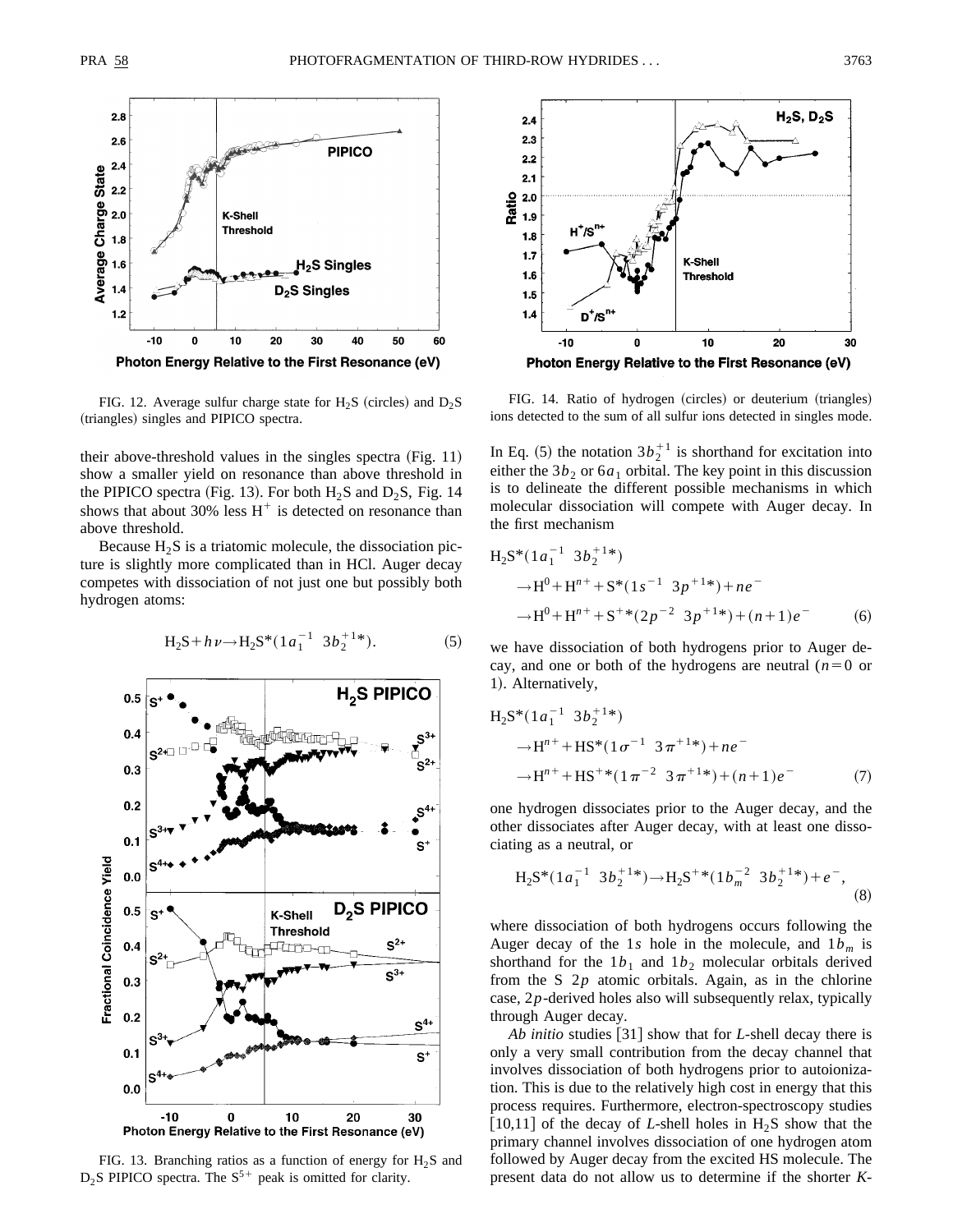hole lifetime is sufficient to cause a change in the primary decay path when compared to the *L*-core hole. Further studies will be required to determine if the antibonding orbital is repulsive enough to cause neutral fragmentation on a shorter time scale than the lifetime of the *K*-shell hole.

Previous studies  $[26]$  have shown that when HCl fragments into  $H^+$  and  $Cl^{n+}$  the decay process can be similar to that for the  $Ar^{(n+1)+}$  ion. The data suggest that a similar analogy can be made between the  $Cl<sup>n+</sup>$  ion and the  $S<sup>(n-1)+</sup>$ ion. The singles fractional ion yield for  $S^{3+}$  (Fig. 11) shows an enhancement on both the first and Rydberg resonances in a manner that is qualitatively similar to  $Cl<sup>4+</sup>$  in HCl (Fig. 6). Thus it seems likely that the relaxation pathways that enhance the  $Cl<sup>4+</sup>$  yield following resonant excitation are analogous to those causing enhancement in the  $S^{3+}$  yield. For  $S^{2+}$ , the fractional yield from the singles spectra (Fig. 11) shows only a slight resonant enhancement, while the PIPICO spectra  $(Fig. 13)$  show a distinct enhancement in yield on the  $6a_1-3b_2$  resonance, indicating that at least one of the hydrogens fragments as  $H^+$ . If the other hydrogen fragments as a neutral, the increase in the  $S^{2+}$  PIPICO yield (Fig. 13) can be explained as analogous to the enhanced  $Cl<sup>3+</sup>$  yield (Fig. 6) upon excitation to the lowest unoccupied molecular orbital.

The  $I(H^+)/I(Cl^{n+})$  and  $I(H^+)/I(S^{n+})$  ratios (Figs. 9 and 14) also point out inherent uncertainties in data collection. Above threshold, where the molecules are nearly completely fragmented, the  $I(H^+)/I(Cl^{n+})$  ratio should be one, and the  $I(H^+)/I(S^{n+})$  ratio should be two. However, in the present experimental setup, only one ion from a fragmentation event is detected. Both the H<sup>+</sup> and its sister ion  $(Cl^{n+}$  or  $S^{n+})$ from the same molecule have approximately equal probabilities to reach the detector. However, because of its smaller mass, the  $H^+$  ion will reach the detector first. If the  $H^+$  ion is detected, no more ions will be detected from that fragmentation event. Thus  $Cl^{n+}$  or  $S^{n+}$  has a smaller probability of being detected dependent on the detection efficiency for  $H^+$ . This effect is in competition with a slightly smaller extraction efficiency for the  $H^+$  ions. Earlier we mentioned that all  $H^+$  ions created at the tip of the gas needle with an energy of less than 50 eV would be collected. In practice, because the photon beam traverses the entire aperture, not all  $H^+$  ions are created at the tip of the needle, and some are lost. It appears that for HCl  $(Fig. 9)$ , the second effect dominates as evidenced by the fact that the above-threshold ratio is  $\leq 1$ . On the other hand, for  $H_2S$ , the faster  $H^+$  flight time and the fact that there are two  $H^+$  ions causes some discrimination against the  $S^{n+}$  ion causing  $I(H^+)/I(S^{n+})>2$ .

Figures 15(a) and 15(b) show  $H^+$  peaks from singles spectra of  $H_2S$  taken with the analyzer oriented parallel to the polarization vector of the SR, while Fig. 15(c) shows  $H^+$ peaks taken with the analyzer in the perpendicular orientation. The data are shown from spectra taken 50 eV above, 10 eV below, and on the  $6a_1$ ,  $3b_2$  resonance. The peaks in these spectra show an asymmetry with the right side (shorter flight time) having a higher intensity. This can be explained by the fact that when  $H_2S$  fragments, one of the  $H^+$  ions will reach the detector faster than the other. If the faster  $H^+$  ion is detected, it will not be possible for the slower  $H^+$  ion to be



FIG. 15.  $H^+$  peaks from  $H_2S$  singles spectra. (a) Data taken on resonance (dotted) and 50 eV above resonance (solid) with the analyzer parallel to the polarization vector of the SR. (b) Data taken 10 eV below resonance (solid), and on resonance (dotted) with the analyzer parallel to the polarization vector of the  $SR$ .  $(c)$  Data taken on resonance (dotted) and  $50$  eV above resonance (solid) with the analyzer perpendicular to the polarization of the SR.

detected, resulting in discrimination against the slower  $H^+$ ion and the difference in intensity  $[32]$ .

Trends in the widths of the hydrogen peaks in these spectra are similar to those observed for HCl. For the parallel orientation, within experimental error, the widths of the onresonance and above-resonance  $H^+$  peaks are identical  $[15(2)$  eV and  $17(2)$  eV FWHM, respectively], while the below-resonance peak is narrower  $[11(2)$  eV FWHM. Furthermore, for spectra taken in the perpendicular orientation the  $H^+$  peaks from the on-resonance and below-resonance spectra are nearly identical in width  $[13(2)$  eV FWHM] while the above-resonance  $H^+$  peak is wider [18(2) eV FWHM, Fig. 15 $(c)$ ]. The fact that H<sub>2</sub>S is a "bent" triatomic molecule with  $C_{2v}$  symmetry, and the fact that the first resonant peak is the result of excitations to two orbitals of different symmetry  $(6a_1 \text{ and } 3b_2)$  makes data interpretation more difficult. However, the data presented here are consistent with previous  $K$ -shell measurements of  $H_2S$ , which report a positive  $\beta$  on the  $6a_1,3b_2$  resonance [33].

Following excitation of a *K*-shell electron by an incident photon, a high degree of molecular fragmentation, and fragment (chlorine or sulfur) ionization of the atom was observed in HCl, DCl, H<sub>2</sub>S, and D<sub>2</sub>S. On resonance, a positive  $\beta$  was observed, as well as a significant decrease in the yield of hydrogen detected. Resonant decreases in  $H^+$  yields are attributed to increases in the amounts of neutral hydrogen created. These increases in the production of neutral hydrogen